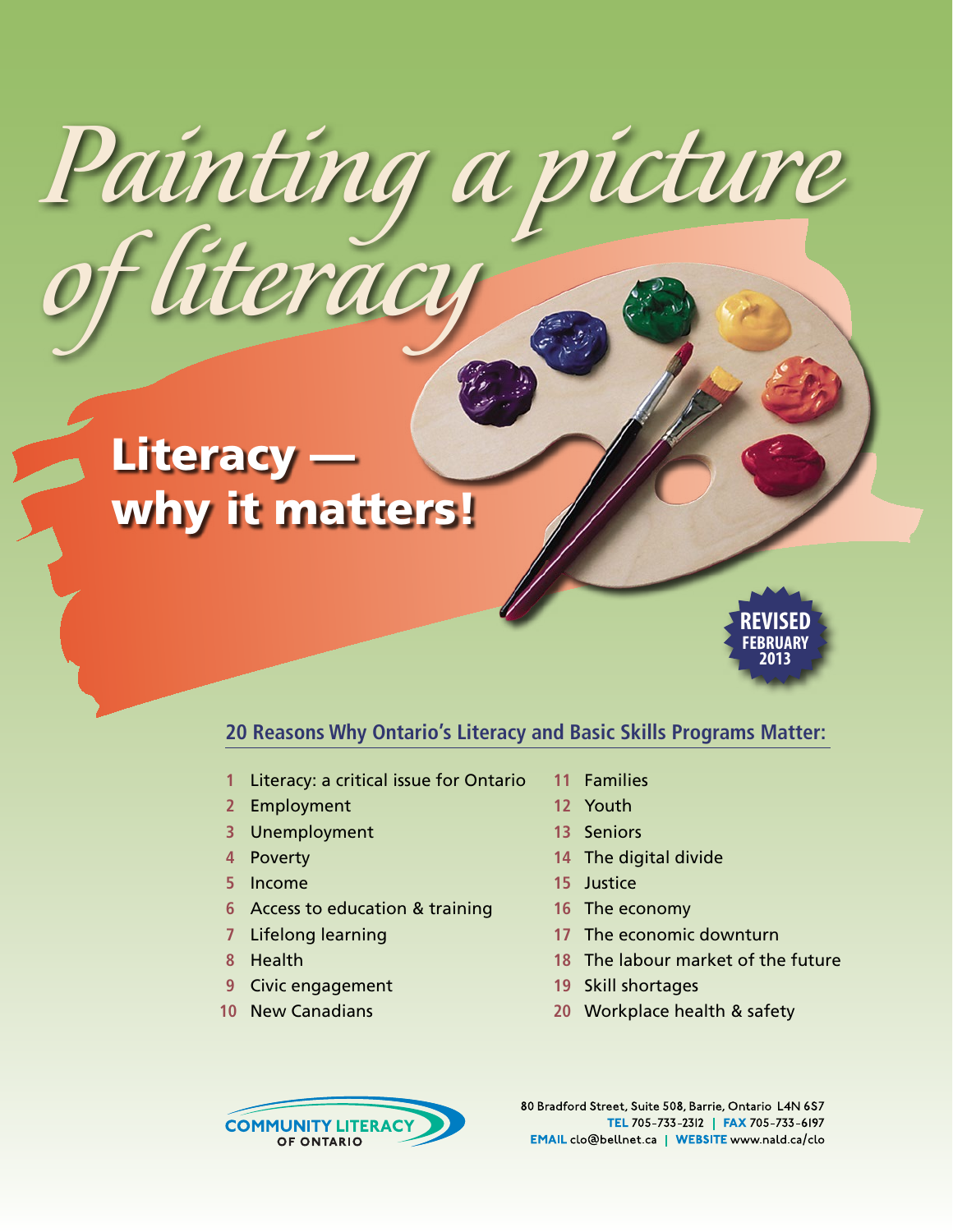

adults with highest

100

## **20 REASONS Why Ontario's Literacy and Basic Skills Programs Matter:**



#### **Literacy: A CRITICAL ISSUE FOR ONTARIO**

Literacy is an essential foundational skill in 21<sup>st</sup> century Ontario. However, in our province, 42% of adults do not have the literacy skills they need for home, work and life. In fact, 1.3 million people (16% of Ontarians) struggle with very serious literacy challenges and have trouble reading even the most basic text. Another 2.1 million people (26%) can read but not well enough to meet the demands of today's society. As well, in 2011, 22.4% of Canadians between the ages of 25 to 64 did not have a high school diploma.<sup>1</sup>

2 **Literacy and EMPLOYMENT**

People with low literacy skills have much lower rates of employment. In Ontario, just 61% of adults with the lowest literacy levels are employed while 82% of people with the highest levels of literacy are in the workforce.<sup>2</sup>



### **Literacy and UNEMPLOYMENT**

People with low literacy skills are more likely to experience unemployment and they are about twice as likely to be unemployed for six months or more.<sup>3</sup>

#### **Literacy and POVERTY**

Close to 50% of adults with the lowest levels of literacy live in low income households, compared with only 8% of those with high levels of literacy.<sup>4</sup>

#### 5 **Literacy and INCOME**

People with low literacy skills earn considerably less than those with high literacy skills and they are also more likely to receive social assistance from the government.5

#### 6 **Literacy and ACCESS TO EDUCATION AND TRAINING**

Just 21% of people with the lowest levels of literacy accessed some form of adult education and training in the year preceding the survey, compared to 65% of people with the highest levels.6



#### 7 **Literacy and LIFELONG LEARNING**

Lifelong learning is important for economic prosperity and personal growth. Raising the literacy levels of Canadians is one of the most important ways to encourage lifelong learning in our country.7

#### 8 **Literacy and HEALTH**

Canadians with low literacy skills are more likely to suffer poorer health than Canadians with high levels of literacy and a person's level of literacy is a key determinant of overall health.<sup>8</sup>

2

#### **Literacy and CIVIC ENGAGEMENT**

In Ontario, 50% of people with the lowest levels of literacy volunteer or participate in community groups, compared with 78% of people at the highest levels. As well, charitable giving increases with the level of education attained.<sup>9</sup>

10 **Literacy and NEW CANADIANS**

New Canadians make critical contributions to our society, culture, and economy. While many immigrants are represented at the highest levels of educational achievement, 60% of immigrants in our province have low levels of literacy in English or French.<sup>10</sup>



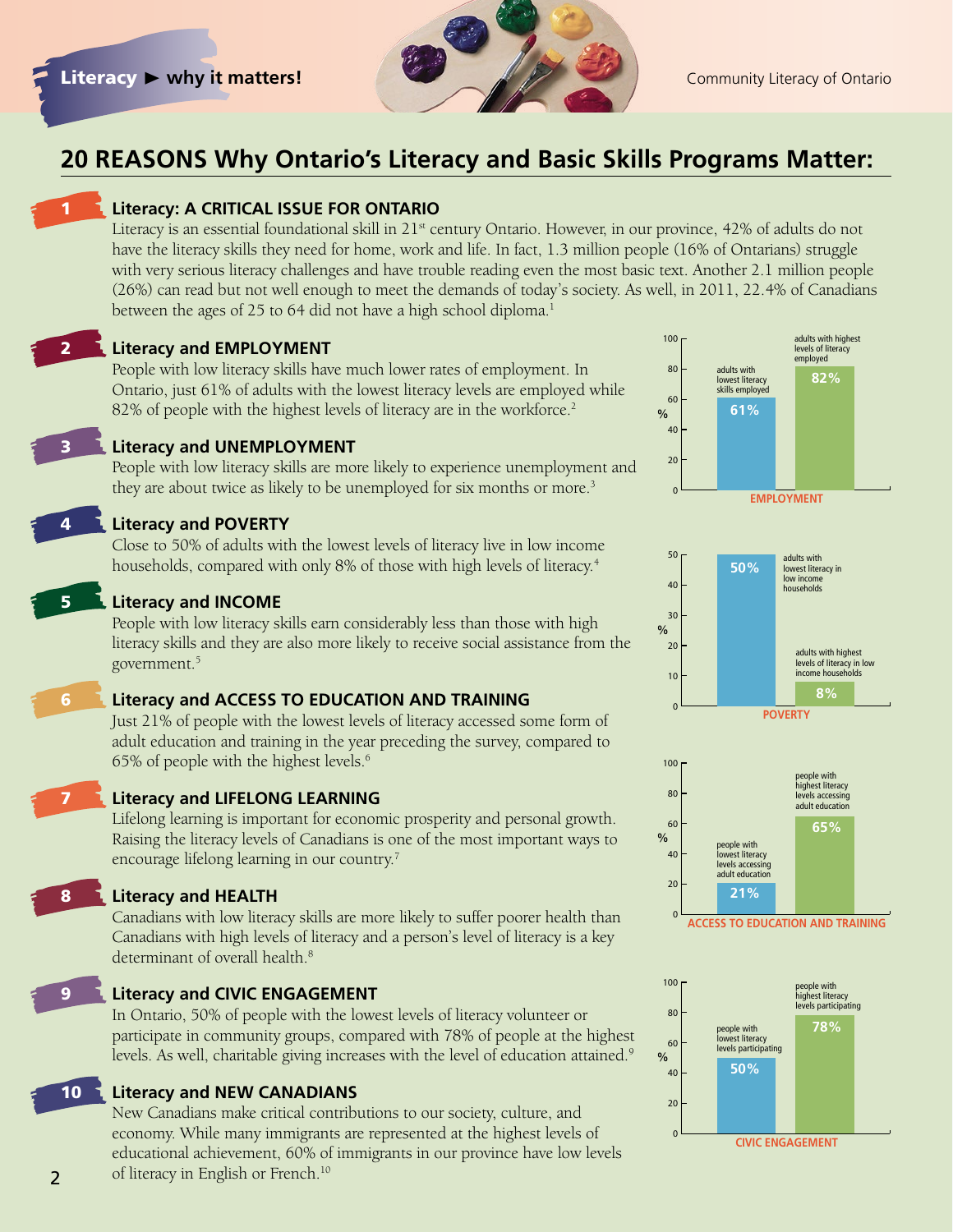

### 11 **Literacy and FAMILIES**

Parents play a vital role as their children's first teachers. The higher the level of a parent's education, and the more often literacy practices are embedded in daily family life, the higher the likelihood that the child will succeed in school.<sup>11</sup>

#### 12 **Literacy and YOUTH**

The high school graduation rate in Ontario has increased from 68% in 2003–2004 to 82% in 2010–2011. However, this still means that 18% of young people dropped out before completing their high school education. In addition, 18% of Ontario students who wrote the grade 10 literacy test in the 2011–2012 school year were unsuccessful.12

### 13 **Literacy and SENIORS**

In Ontario, more than 80% of seniors have low levels of literacy. This exposes them to increased health and safety risks which can result in higher health care costs and diminished quality of life. It can also reduce their ability to make informed choices about their health care, finances and other key decisions.<sup>13</sup>

#### 14 **Literacy and the DIGITAL DIVIDE**

Canadians with lower literacy skills are significantly less likely to use computers. In 2009, 89% of Canadians with at least some post-secondary education used the Internet, compared to 66% of Canadians with no post-secondary education.14

15 **Literacy and JUSTICE**

Upon arrival at correctional institutions, approximately 65% of offenders test at a level lower than Grade 8, and 82% test lower than Grade 10.15

#### 16 **Literacy and the ECONOMY**

Increased literacy skills are strongly linked to economic growth and prosperity. A 1% increase in literacy skills would lead to an increase of \$18.5 billion

per year in Canada's GDP. Further, literacy is a key component to Canada's economic recovery and to the future prosperity of our country. Government investment in adult literacy yields substantial economic returns.16

### 17 **Literacy and the ECONOMIC DOWNTURN**

Lower skilled workers in Canada have been amongst the hardest hit by the economic downturn. Training and employment services should be increasingly targeted at hard-to-place job-seekers such as lower skilled workers.17

#### 18 **Literacy and the LABOUR MARKET OF THE FUTURE**

Jobs of the future will require increasingly higher skills levels. It is estimated that by 2031, Ontario will need 77% of its workforce to have post-secondary credentials.<sup>18</sup>

#### 19 **Literacy and SKILL SHORTAGES**

Due to our aging population and progressively lower birth rates, Ontario will experience a skill shortage in the near future. Improving literacy rates and increasing the participation rates of people currently under-represented in Ontario's labour force, such as people with low levels of literacy, will be critical to our province's future economic health.<sup>19</sup>

### 20 **Literacy and WORKPLACE HEALTH AND SAFETY**

Low literacy skills can represent a risk to workplace health and safety; however many employers are not aware that there are any literacy skills issues amongst their workforce.<sup>20</sup>